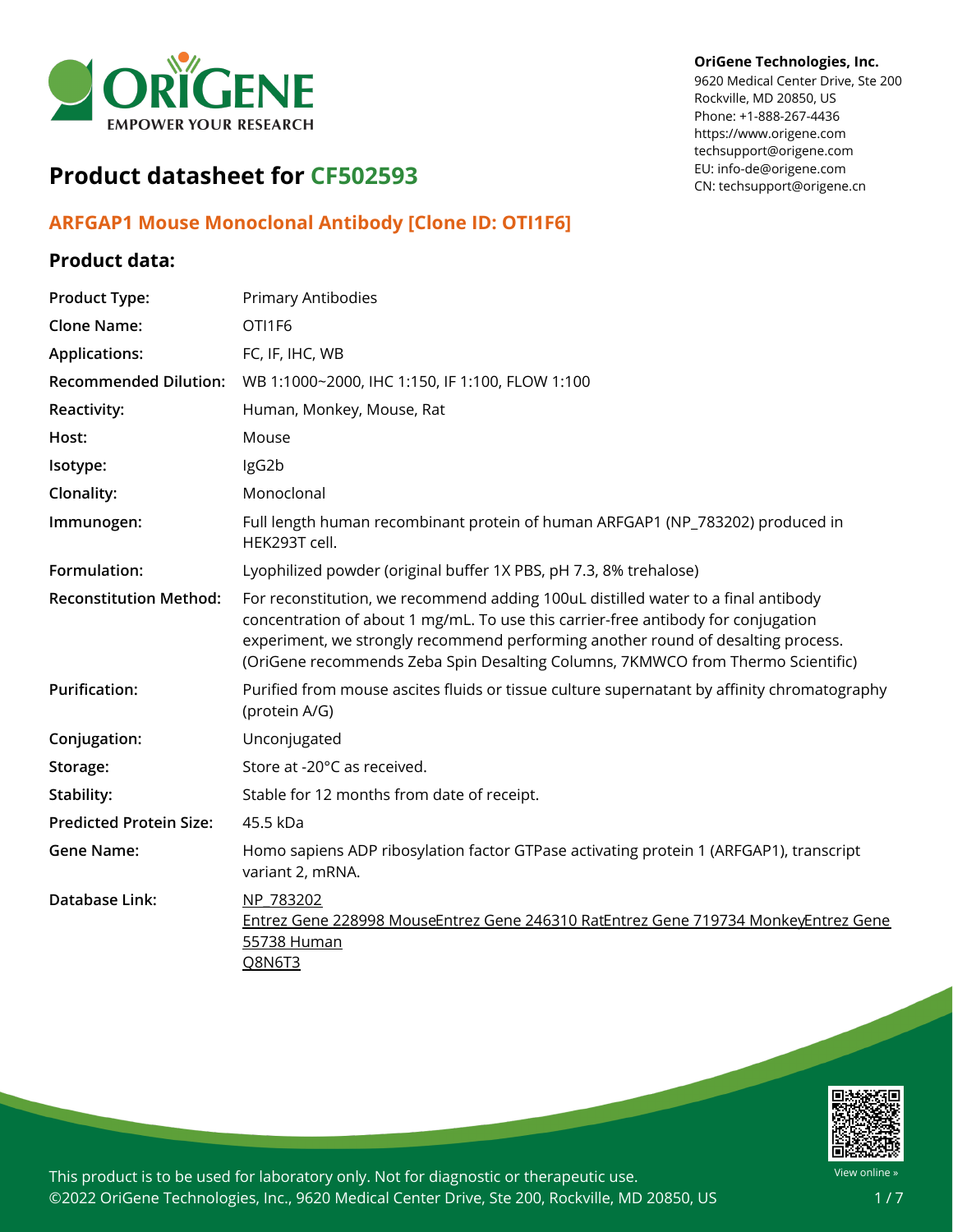#### ORIGENE **ARFGAP1 Mouse Monoclonal Antibody [Clone ID: OTI1F6] – CF502593**

**Background:** The protein encoded by this gene is a GTPase-activating protein (GAP) which associates with the Golgi apparatus and which interacts with ADP-ribosylation factor 1 (ARF1). The encoded protein promotes hydrolysis of ARF1-bound GTP and is required for the dissociation of coat proteins from Golgi-derived membranes and vesicles. Dissociation of the coat proteins is required for the fusion of these vesicles with target compartments. The activity of this protein is stimulated by phosphoinosides and inhibited by phosphatidylcholine. Two transcript variants encoding different isoforms have been found for this gene. [provided by RefSeq]

**Synonyms:** ARF1GAP; HRIHFB2281

**Protein Pathways:** Endocytosis

#### **Product images:**



HEK293T cells were transfected with the pCMV6- ENTRY control (Cat# [PS100001], Left lane) or pCMV6-ENTRY ARFGAP1 (Cat# [RC206987], Right lane) cDNA for 48 hrs and lysed. Equivalent amounts of cell lysates (5 ug per lane) were separated by SDS-PAGE and immunoblotted with anti-ARFGAP1(Cat# [TA502593]). Positive lysates [LY406240] (100ug) and [LC406240] (20ug) can be purchased separately from OriGene.



Western blot analysis of extracts (35ug) from 9 different cell lines by using anti-ARFGAP1 monoclonal antibody.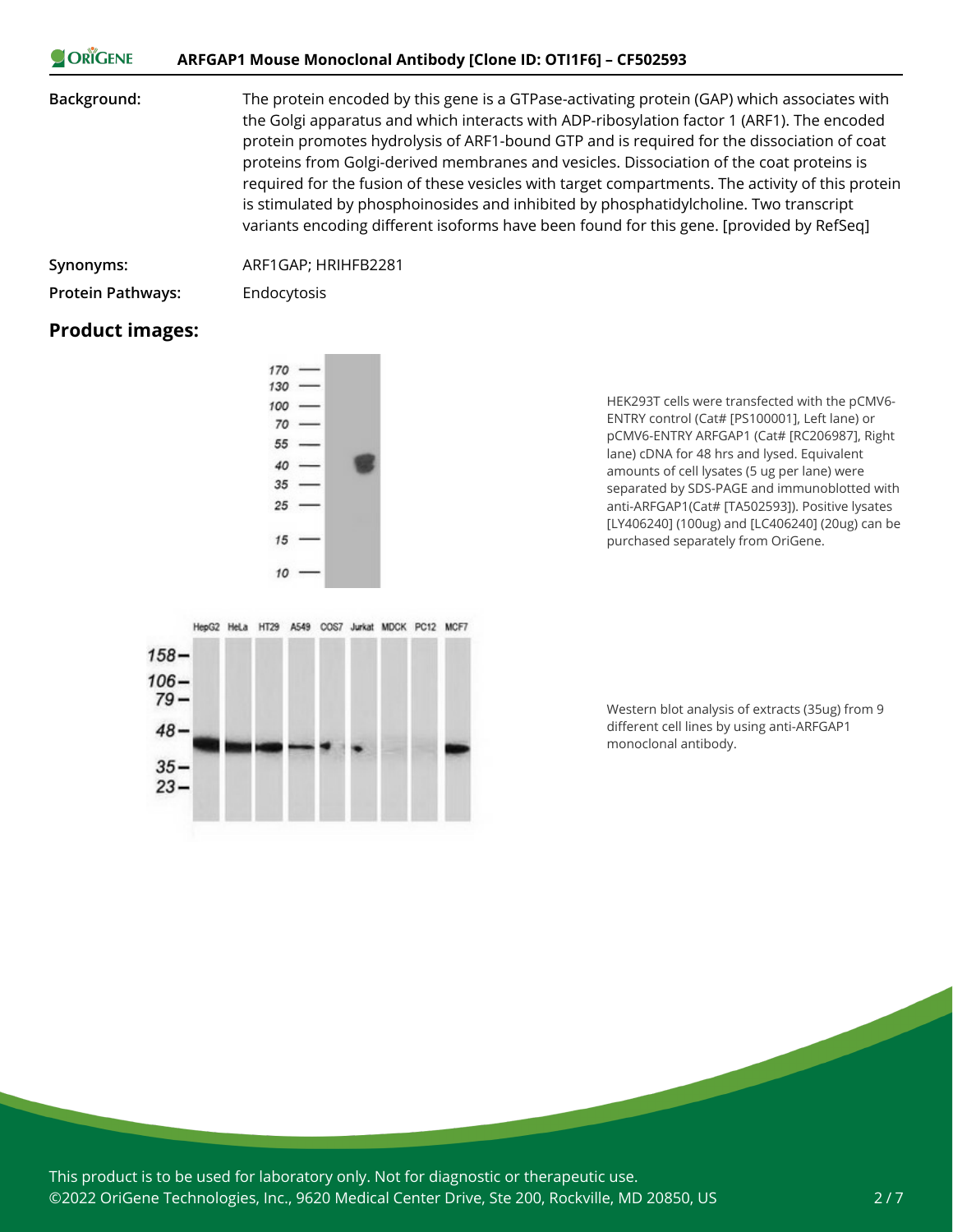

Immunohistochemical staining of paraffinembedded Human Kidney tissue within the normal limits using anti-ARFGAP1 mouse monoclonal antibody. (Heat-induced epitope retrieval by 10mM citric buffer, pH6.0, 100°C for 10min, [TA502593])

Immunohistochemical staining of paraffinembedded Human liver tissue within the normal limits using anti-ARFGAP1 mouse monoclonal antibody. (Heat-induced epitope retrieval by 10mM citric buffer, pH6.0, 100°C for 10min, [TA502593])

Immunohistochemical staining of paraffinembedded Human pancreas tissue within the normal limits using anti-ARFGAP1 mouse monoclonal antibody. (Heat-induced epitope retrieval by 10mM citric buffer, pH6.0, 100°C for 10min, [TA502593])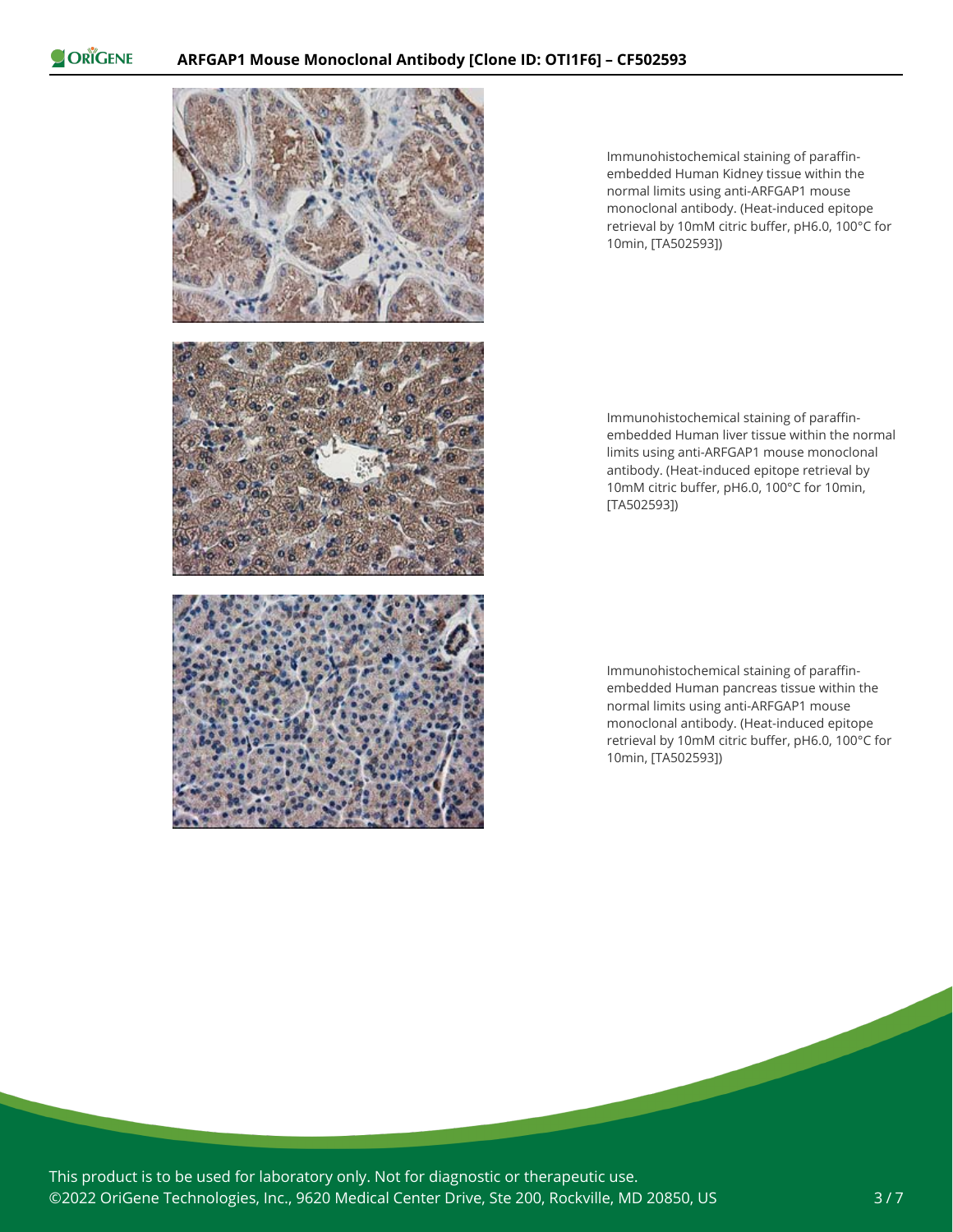

Immunohistochemical staining of paraffinembedded Human thyroid tissue within the normal limits using anti-ARFGAP1 mouse monoclonal antibody. (Heat-induced epitope retrieval by 10mM citric buffer, pH6.0, 100°C for 10min, [TA502593])

Immunohistochemical staining of paraffinembedded Carcinoma of Human thyroid tissue using anti-ARFGAP1 mouse monoclonal antibody. (Heat-induced epitope retrieval by 10mM citric buffer, pH6.0, 100°C for 10min, [TA502593])

Immunohistochemical staining of paraffinembedded Human endometrium tissue within the normal limits using anti-ARFGAP1 mouse monoclonal antibody. (Heat-induced epitope retrieval by 10mM citric buffer, pH6.0, 100°C for 10min, [TA502593])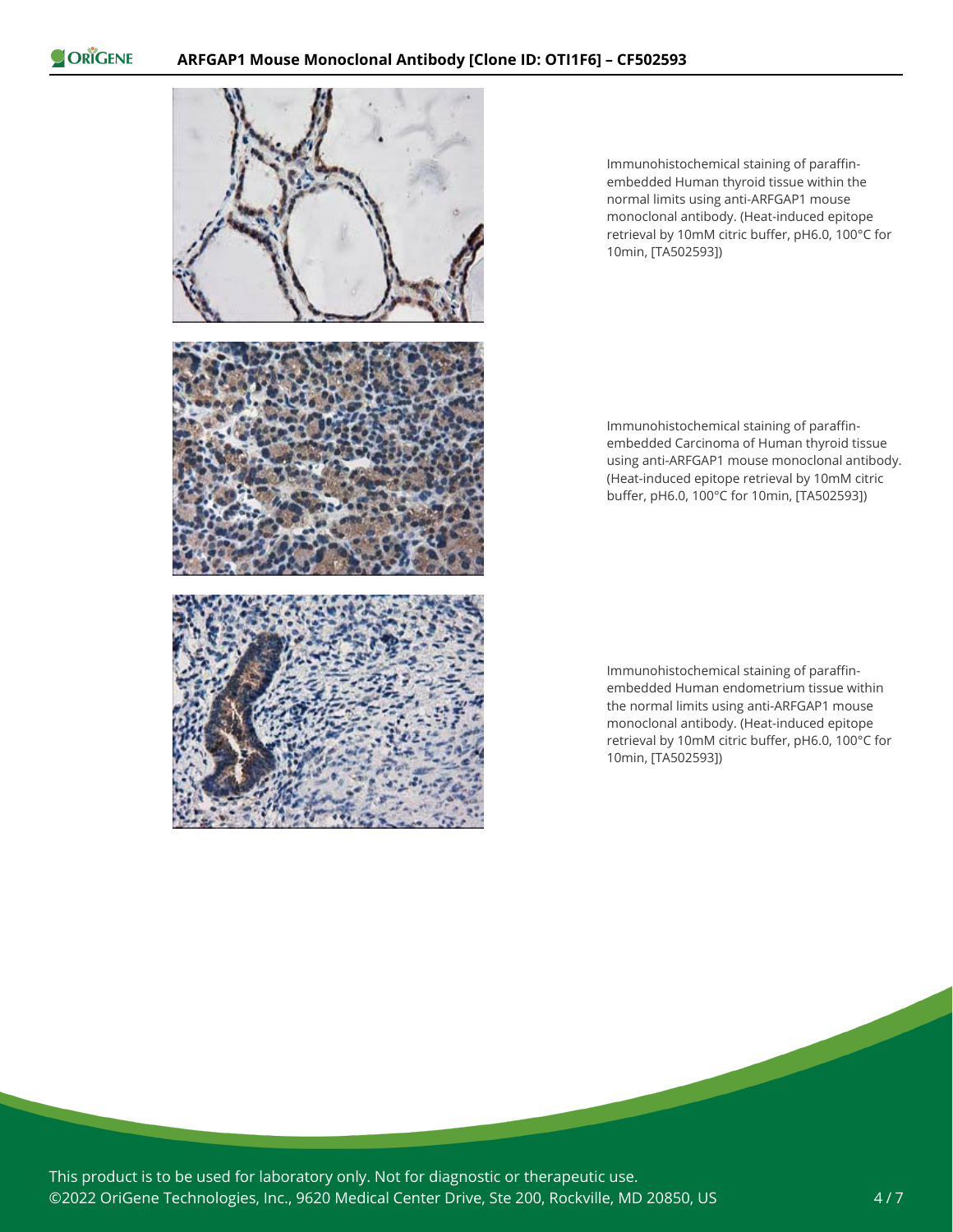

Immunohistochemical staining of paraffinembedded Adenocarcinoma of Human endometrium tissue using anti-ARFGAP1 mouse monoclonal antibody. (Heat-induced epitope retrieval by 10mM citric buffer, pH6.0, 100°C for 10min, [TA502593])

Immunohistochemical staining of paraffinembedded Human prostate tissue within the normal limits using anti-ARFGAP1 mouse monoclonal antibody. (Heat-induced epitope retrieval by 10mM citric buffer, pH6.0, 100°C for 10min, [TA502593])

Immunohistochemical staining of paraffinembedded Carcinoma of Human prostate tissue using anti-ARFGAP1 mouse monoclonal antibody. (Heat-induced epitope retrieval by 10mM citric buffer, pH6.0, 100°C for 10min, [TA502593])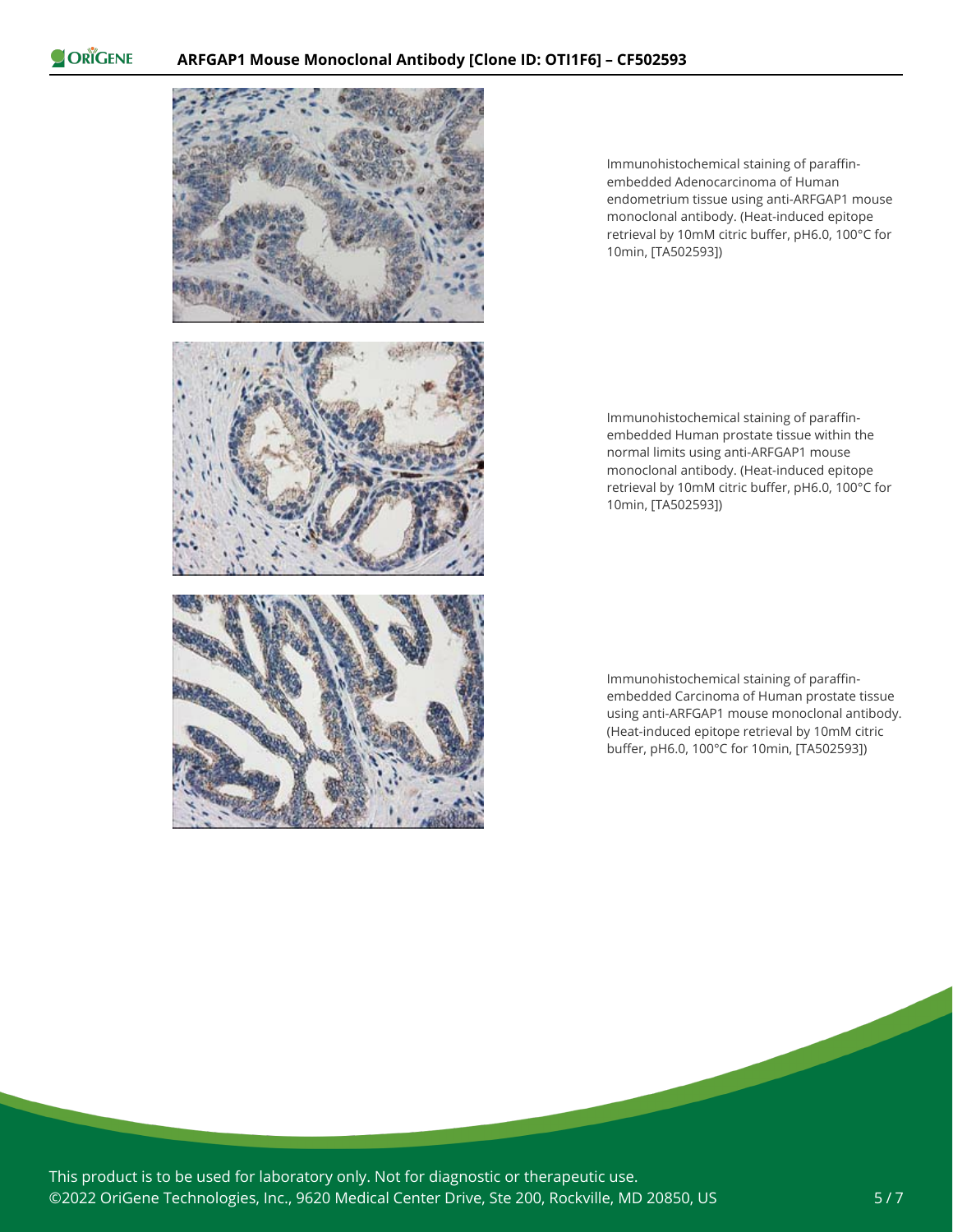

Immunohistochemical staining of paraffinembedded Human lymphoma tissue using anti-ARFGAP1 mouse monoclonal antibody. (Heatinduced epitope retrieval by 10mM citric buffer, pH6.0, 100°C for 10min, [TA502593])



Anti-ARFGAP1 mouse monoclonal antibody ([TA502593]) immunofluorescent staining of COS7 cells transiently transfected by pCMV6- ENTRY ARFGAP1 ([RC206987]).



HEK293T cells transfected with either [RC206987] overexpress plasmid (Red) or empty vector control plasmid (Blue) were immunostained by anti-ARFGAP1 antibody ([TA502593]), and then analyzed by flow cytometry.